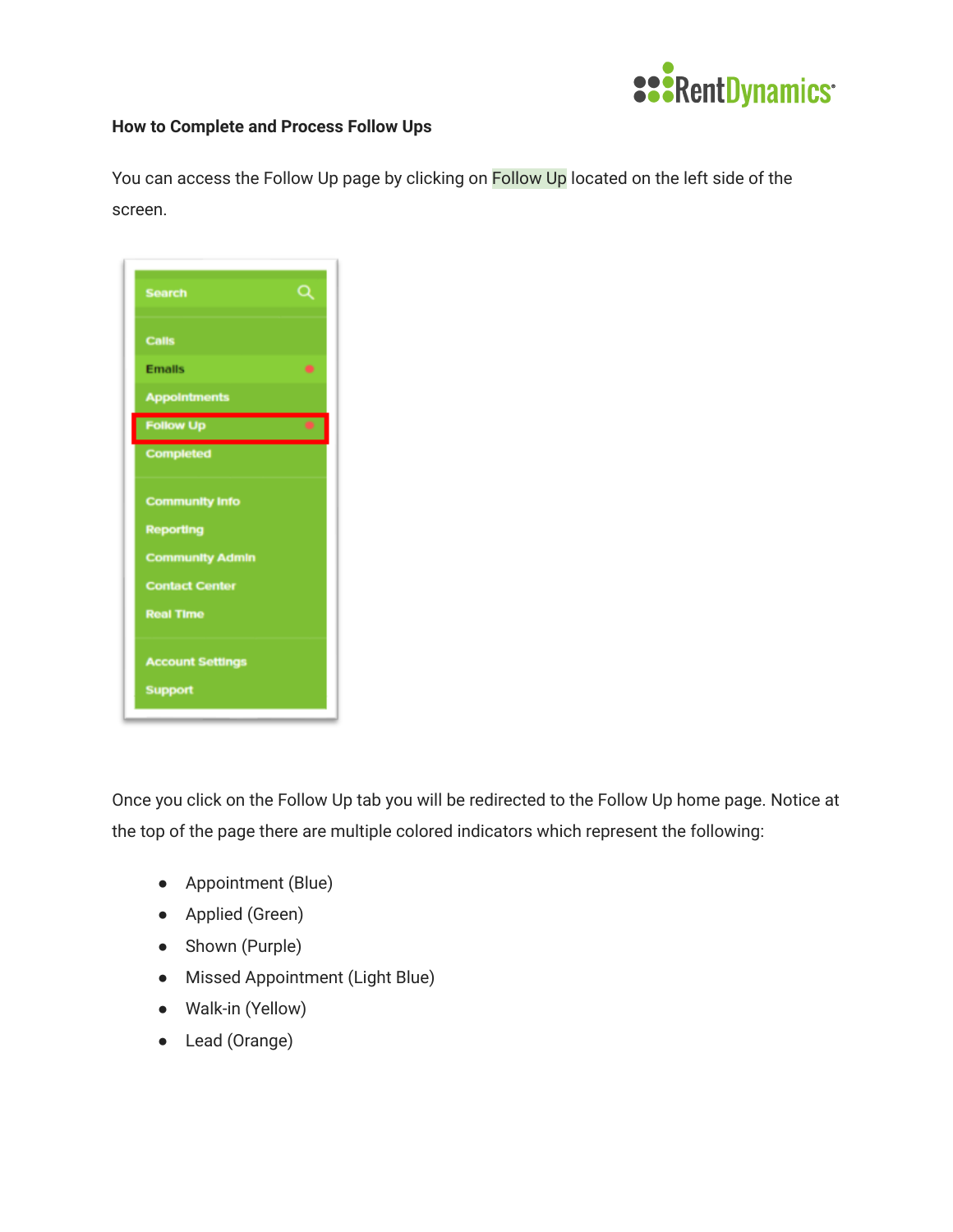|                                       | C Appaintment C Applied C Shown C Missed Appaintment C Walk-in C Lead |                   | Show just my follow ups            |
|---------------------------------------|-----------------------------------------------------------------------|-------------------|------------------------------------|
| Show Community Follow Ups 6           |                                                                       |                   |                                    |
|                                       |                                                                       |                   |                                    |
| <b>4 Contact Center Follow Ups</b> 29 |                                                                       |                   |                                    |
| Today<br>LEAD NAME                    | CONTACTED<br><b>AGENT</b>                                             | COMMUNITY         | <b>ACTIVITY</b><br><b>ATTEMPTS</b> |
| <b>Jeffrey Anderson</b>               | % May 25, 2018 1 day                                                  | 1600 Pennsylvania | (2/5)                              |
| <b>Rashita Weeks</b>                  | <sup>9</sup> c Jul 3, 2018 1 day                                      | 1600 Pennsylvania | $1/6$ )                            |
| <b>Alexis Jones</b>                   | C Jul 3, 2018                                                         | 1600 Pennsylvania | (2/5)                              |
| <b>Angela De Jong</b>                 | <b>C Jul 3, 2018</b>                                                  | 1600 Pennsylvania | $3/5$ )                            |
| <b>Amelia Sampat</b>                  | CD Jul 3, 2018                                                        | 1600 Pennsylvania | (3/6)                              |
| <b>Blanch Lane</b>                    | <sup>5</sup> . Jun 29, 2018                                           | 1600 Pennsylvania | $2/5$ )                            |
| <b>Brittany Gayle Gemeda</b>          | @ Jun 30, 2018                                                        | 1600 Pennsylvania | $2/5$ )                            |
| <b>Celeste Borjas</b>                 | C Jun 16, 2018                                                        | 1600 Pennsylvania | (2/6)                              |

Each Prospect's name is represented by color indicators, located on the left side of each prospect's name. The most recent type of contact (phone call or email) is located on the left side of the date under "Contacted". You can also see the number of attempts that have been made with the lead in your attempts to convert them to a resident.

In the example above, the first lead name (Jeffrey Anderson) listed is currently still a lead and has not been shown an apartment. We can see when the prospect was last contacted, and the type of contact that was made, which was a phone call. We can also see that there have been 2 follow attempts made out of 5.

You have the ability to assign follow-ups to yourself or another agent by clicking on each follow up individually. Click on Show assignment options listed under the number of follow up attempts.

| ivi Community Follow Ups 1 |                       |              |                           |               |                         |                 |
|----------------------------|-----------------------|--------------|---------------------------|---------------|-------------------------|-----------------|
| Today                      |                       |              |                           |               |                         |                 |
| <b>LEAD NAME</b>           | CONTACTED             | <b>AGENT</b> | <b>COMMUNITY</b>          |               | <b>ACTIVITY</b>         | <b>ATTEMPTS</b> |
| <b>Brittant Corbin</b>     | <b>@ Jan 23, 2019</b> |              |                           |               |                         | (1/4)           |
|                            |                       |              |                           |               | Show assignment options |                 |
|                            | Follow Up Now<br>NEW  |              | Follow Up Later<br>╰<br>⊐ | End Follow Up |                         |                 |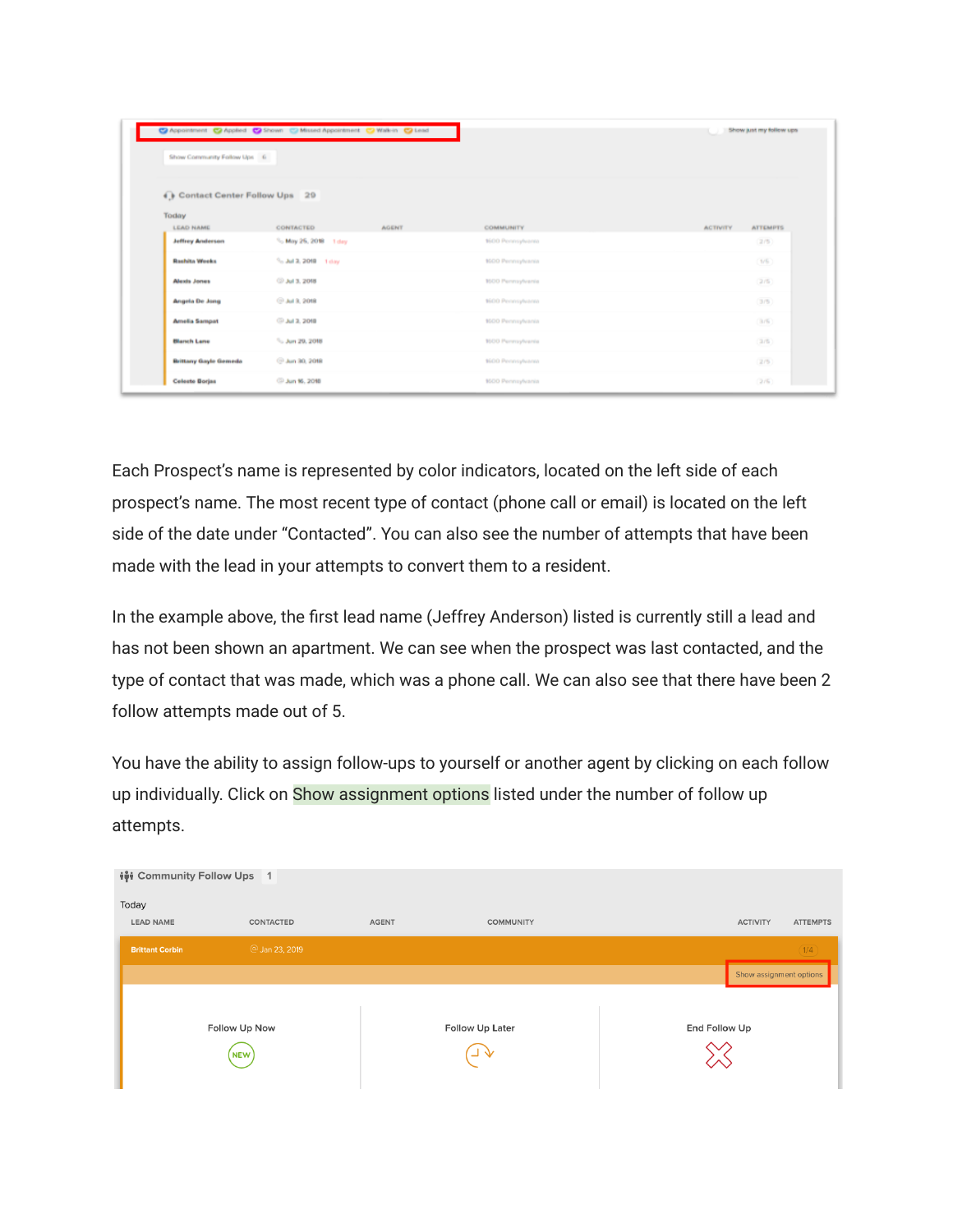Once you select Show assignment options, you will see a drop down on the left that will list all of the agents in your community. You can then select who you would like to assign the follow up to.



In the top right of the page you will see a Show just my follow ups toggle button. This is a great way to pare down the page to show only your assigned follow ups.

| Show Community Follow Ups 6     | C Appointment C Applied C Shown Missed Appointment C Walk-in C Lead |                   | Show just my follow ups            |
|---------------------------------|---------------------------------------------------------------------|-------------------|------------------------------------|
| De Contact Center Follow Ups 29 |                                                                     |                   |                                    |
| Today<br>LEAD NAME              | CONTACTED<br><b>AGENT</b>                                           | <b>COMMUNITY</b>  | <b>ACTIVITY</b><br><b>ATTEMPTS</b> |
| <b>Jeffrey Anderson</b>         | % May 26, 2018 1 day                                                | 1600 Pennsylvania | (2/5)                              |
| <b>Rashita Weeks</b>            | $%$ Jul 3, 2018 1 day                                               | 1600 Pennsylvania | $1/6$ )                            |
| <b>Alexis Jones</b>             | C Jul 3, 2018                                                       | 1600 Pennsylvania | (2/5)                              |
| <b>Angela De Jong</b>           | © Jul 3, 2018                                                       | 1600 Pennsylvania | (3/5)                              |
| <b>Amelia Sampat</b>            | CD Jul 3, 2018                                                      | 1600 Pennsylvania | (3/6)                              |
| <b>Blanch Lane</b>              | <sup>5</sup> Jun 29, 2018                                           | 1600 Pennsylvania | $2/5$ )                            |
| <b>Brittany Gayle Gemeda</b>    | @ Jun 30, 2018                                                      | 1600 Pennsylvania | (2/5)                              |
| <b>Celeste Borjas</b>           | C Jun 16, 2018                                                      | 1600 Pennsylvania | (2/6)                              |

If you utilize the Contact center for Follow ups you will have the option to view both your Community and the Hello Contact Center Follow up queue.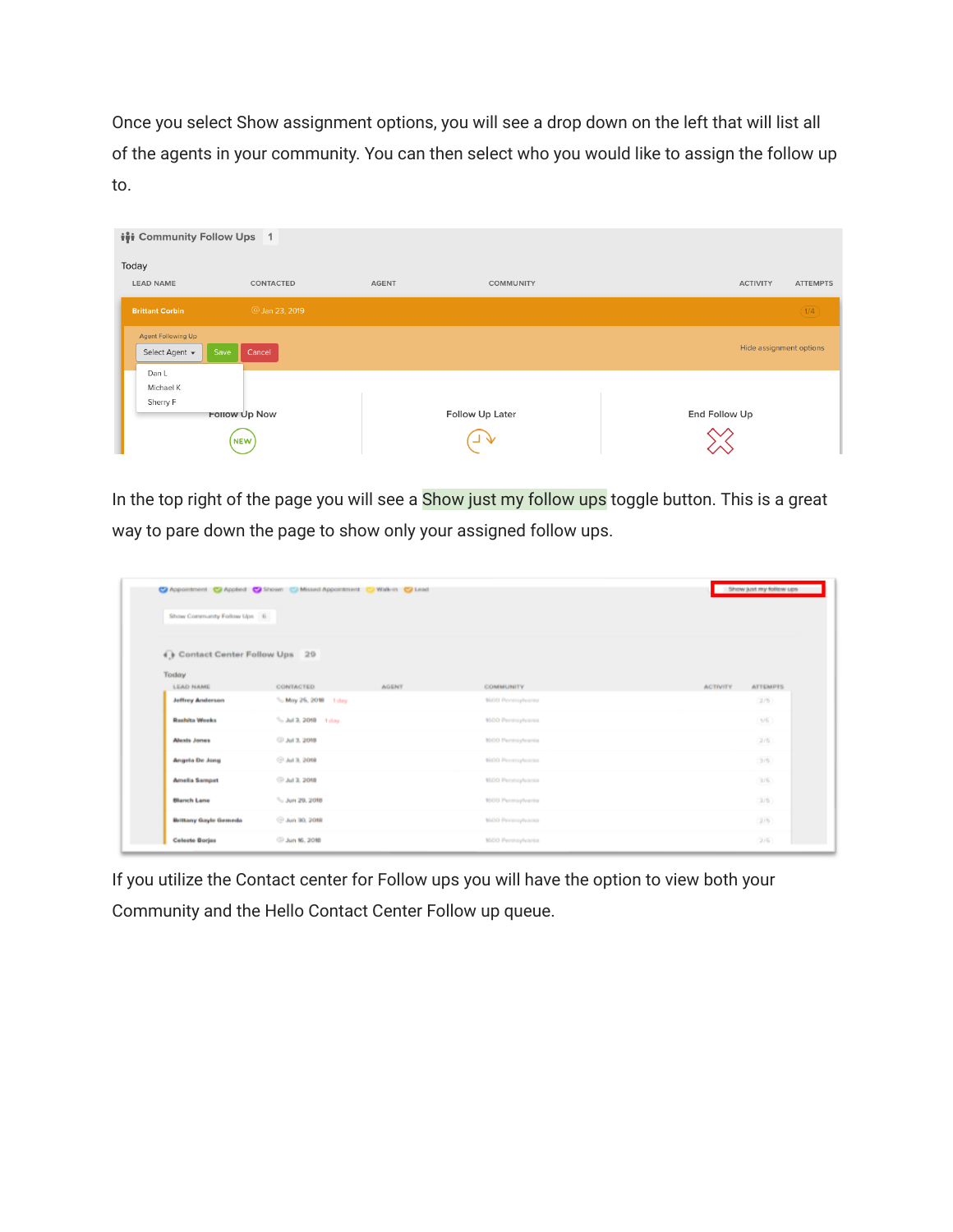| Show Community Follow Ups 6           | C Appointment C Applied C Shown Missed Appointment C Walk-in C Lead |                   | Show just my follow ups            |
|---------------------------------------|---------------------------------------------------------------------|-------------------|------------------------------------|
| Contact Center Follow Ups 29<br>Today |                                                                     |                   |                                    |
| LEAD NAME                             | CONTACTED<br><b>AGENT</b>                                           | <b>COMMUNITY</b>  | <b>ATTEMPTS</b><br><b>ACTIVITY</b> |
| Jeffrey Anderson                      | <sup>0</sup> o May 25, 2018 1 day                                   | 1600 Pennsylvania | (2/5)                              |
| <b>Rashita Wooks</b>                  | <sup>0</sup> s Jul 3, 2018 1 day                                    | 1600 Pennsylvania | $1/6$ )                            |
| <b>Alexis Jones</b>                   | 3. 2018                                                             | 1600 Pennsylvania | (2/5)                              |
| <b>Angela De Jong</b>                 | <b>@ Jul 3, 2018</b>                                                | 1600 Pennsylvania | (3/5)                              |
| <b>Amelia Sampat</b>                  | 3 Jul 2, 2018                                                       | 1600 Pennsylvania | $3/6$ )                            |
| <b>Blanch Lane</b>                    | <sup>5</sup> . Jun 29, 2018                                         | 1600 Permaylvania | (2/5)                              |
| <b>Brittany Gayle Gemeda</b>          | <b>C</b> Jun 30, 2018                                               | 1600 Pennsylvania | (2/5)                              |
| <b>Celeste Borjas</b>                 | <sup>(2)</sup> Jun 16, 2018                                         | 1600 Pennsylvania | (2/5)                              |

# **Handling a Follow Up**

Follow ups are a crucial point for your community to keep in touch with each prospect. With Rent Dynamics, you will be able to track each lead through the follow up page and reach out to them according to the timelines you create (see Follow Up>>Settings for your community's assigned schedule).

| <b>ATTEMPTS</b><br><b>ACTIVITY</b><br>$2/5$ )<br>$1/6$ ) |
|----------------------------------------------------------|
|                                                          |
|                                                          |
|                                                          |
|                                                          |
|                                                          |
|                                                          |
|                                                          |
| (2/5)                                                    |
| (3/5)                                                    |
| (3/6)                                                    |
| (2/5)                                                    |
| (2/5)                                                    |
|                                                          |

Once you select a prospect's name, the Follow Up will open and you will be able to see more details including easy viewing access to the timeline and the contact card.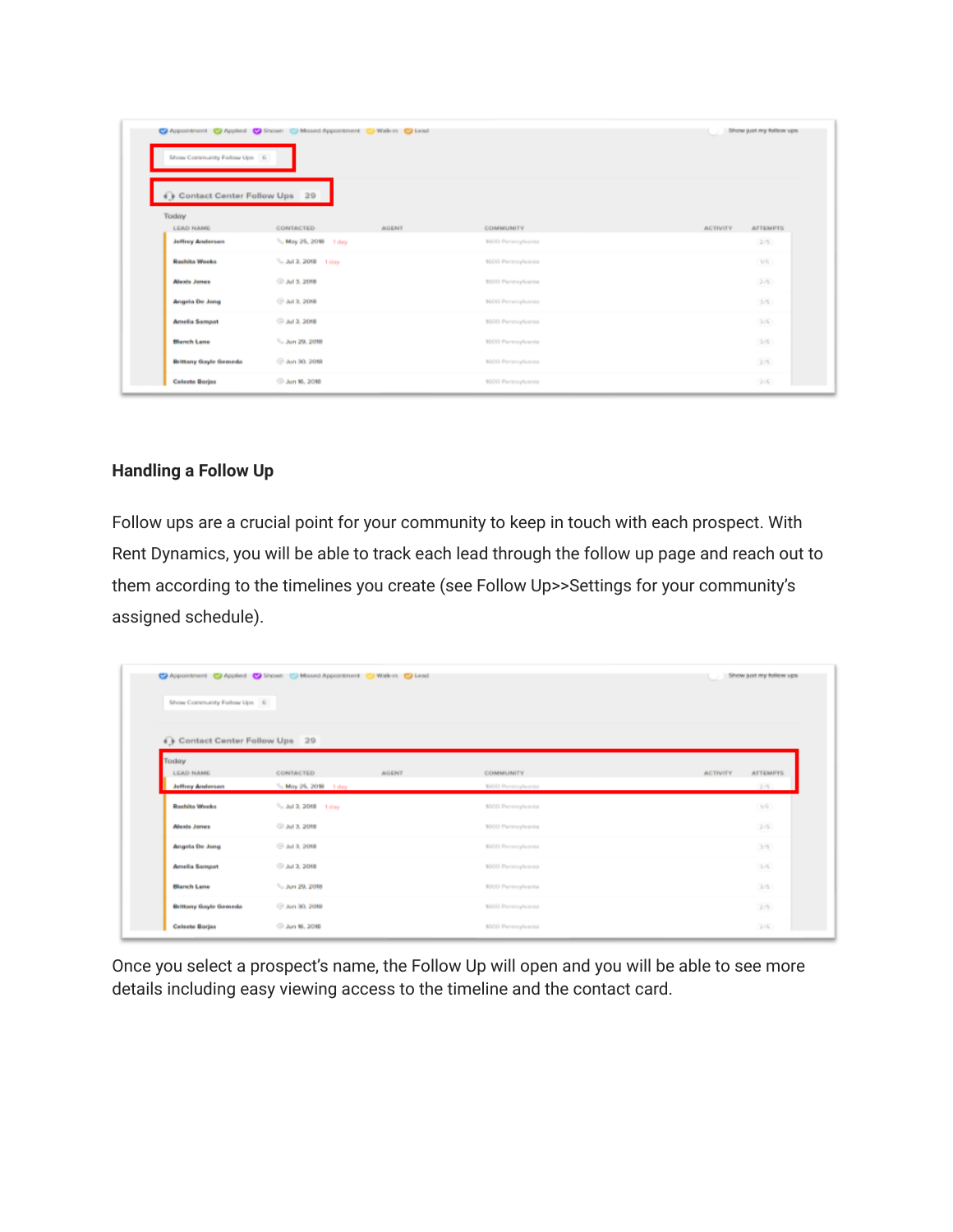| <b>Juffray Andurson</b> | % May 25, 2018                                                                                         | <b>1000 Persylvania</b>                                                                          |                                                                                                          | $2/5$ )                  |
|-------------------------|--------------------------------------------------------------------------------------------------------|--------------------------------------------------------------------------------------------------|----------------------------------------------------------------------------------------------------------|--------------------------|
|                         |                                                                                                        |                                                                                                  |                                                                                                          | Show assignment options  |
|                         | Follow Up Now<br><b>NEW</b>                                                                            | Follow Up Later<br>י ב                                                                           |                                                                                                          | <b>End Follow Up</b>     |
|                         |                                                                                                        | Timeline >                                                                                       |                                                                                                          |                          |
| Caii                    | Call - Follow Up (CC-Jame<br>05/25/18 10:37 em<br>"Jeffrey satd he would call when<br>05/24/18 4:39 pm | <b>Jeffrey Anderson</b><br>Desired Bedrooms<br>$\overline{\mathbf{z}}$<br>Move-in Date<br>8/1/18 | <b>LEAD</b><br>Desired Bathrooms<br><b>House</b>                                                         | <b>View Contact Card</b> |
|                         | Show timeline                                                                                          | <b>Distant</b><br>(202) 679-0900                                                                 | Freast<br>$\frac{1}{2} \left( \frac{1}{2} \right) \left( \frac{1}{2} \right) \left( \frac{1}{2} \right)$ |                          |

**Best Practice:** You can look at the prospect's timeline before determining what your follow up will be to see how the prospect best responds. You will also be able to see any notes left from the previous contact, providing you with information to best personalize the interaction. Once you click on the Show Timeline you will then be directed to the most recent time the prospect was spoken to or emailed.

| Timeline - Jeffrey Anderson                                                             |                                                                   |
|-----------------------------------------------------------------------------------------|-------------------------------------------------------------------|
| Call - Follow Up (CC-Jame<br>¥<br>05/25/18 10:37 am<br>"Jeffrey said he would call when | Call<br>05/25/18 10:37 am                                         |
| Call<br>٩R<br>05/24/18 4:38 pm                                                          | <b>Details</b>                                                    |
|                                                                                         | Agent<br>CC-Jameli Alvarado                                       |
|                                                                                         | <b>Notes</b><br>Jeffrey said he would call when they are in town. |
|                                                                                         | <b>Contact ID: 7562052</b>                                        |
|                                                                                         | <b>Request Review</b>                                             |

Back on the Follow Up page, you have several different options to follow up with the lead: Follow Up Now, Follow up Later, or End Follow up. When you select the Follow Up Now option, you will be redirected to a new page.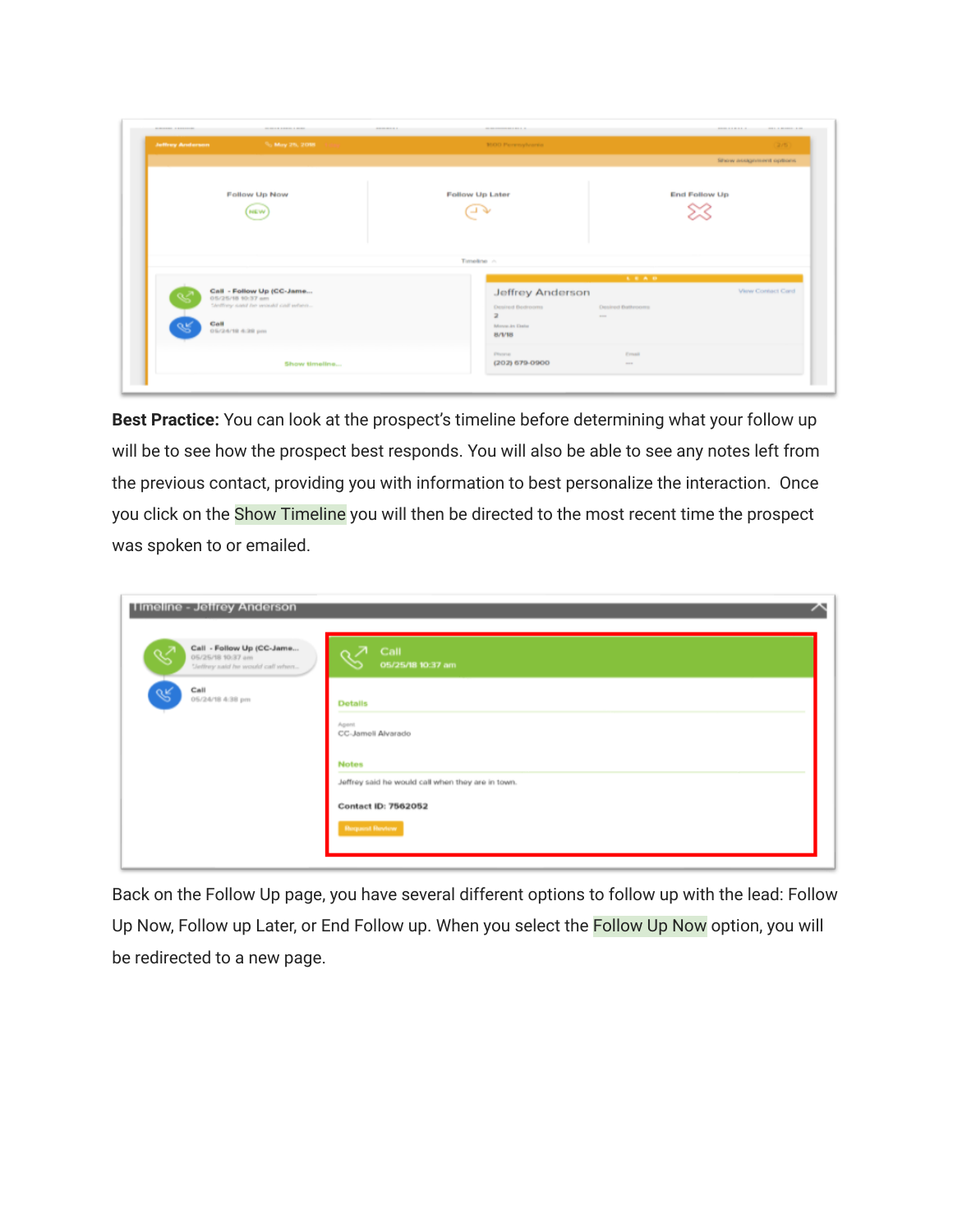|                                                  |        |         | Show assignment options |
|--------------------------------------------------|--------|---------|-------------------------|
| $\Leftarrow$ Back                                |        |         |                         |
| Follow Up Now                                    |        |         |                         |
| ping<br><b>ELL</b> <sup>n</sup><br>$\alpha$<br>ы |        |         |                         |
| Mail<br>Phone<br><b>Email</b>                    |        |         |                         |
| <b>Email Addression</b>                          |        |         |                         |
|                                                  | None = |         |                         |
| Harlstown                                        |        |         |                         |
| Menneger                                         |        |         |                         |
| <b>Bityles</b>                                   |        |         |                         |
|                                                  |        |         |                         |
|                                                  |        |         |                         |
|                                                  |        |         |                         |
|                                                  |        |         |                         |
|                                                  |        |         |                         |
|                                                  |        |         |                         |
| Allachmenter                                     |        | Preview |                         |

There are 3 options for Follow ups on this page: Phone call, Email, and Mail.

# **Email**

You have the ability to email the prospect from the Follow Up screen within Rent Dynamics. If there is an email address associated with the contact card, it will autofill. However, you can manually enter in an email address if needed. You will need to also include a subject line. If you have created follow up email templates, you can access those by clicking on the None drop down box next to the email address field.

Once you have written your message in the paragraph box, you can attach a file if needed. You will see that the next follow up will auto schedule for the next day, however, you can change it as needed to meet your community's needs. Once you select the green Save, your message will send and the Follow Up will move to the appropriate date spot in the queue.

|                                                    |          | Show assignment options |
|----------------------------------------------------|----------|-------------------------|
| $\leftarrow$ Back                                  |          |                         |
| Follow Up Now                                      |          |                         |
| $1 - 1$<br>- 2<br>$\sim$<br>Phone<br>Moti<br>Email |          |                         |
| Email Addresspos)<br>None +<br><b>Bulgest</b>      |          |                         |
| Viennage                                           |          |                         |
| Flifty Born.                                       |          |                         |
|                                                    |          |                         |
|                                                    |          |                         |
|                                                    |          |                         |
|                                                    |          |                         |
|                                                    |          |                         |
|                                                    | a.       |                         |
| Allachmontp)                                       | Prendent |                         |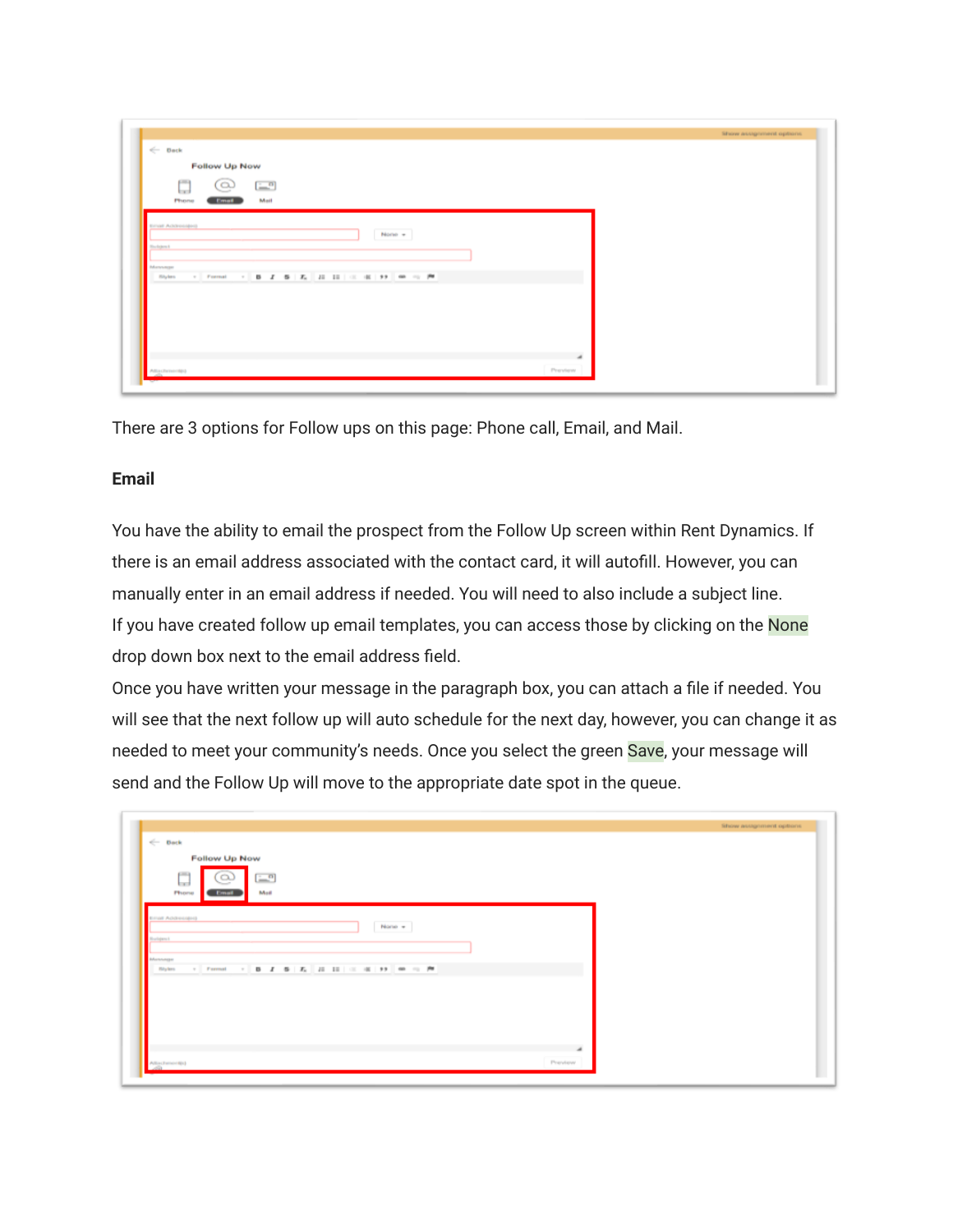Follow Up

| Styles               | $\overline{\phantom{a}}$ | Normal                                                                                                                                                                                                                                                | $\sim$ $\Box$ |  |  |  |  |               |  | P |  |  |         |
|----------------------|--------------------------|-------------------------------------------------------------------------------------------------------------------------------------------------------------------------------------------------------------------------------------------------------|---------------|--|--|--|--|---------------|--|---|--|--|---------|
| Sally -              |                          | It was so nice speaking with you yesterday regarding our 2 bedroom apartment. As mentioned, it will be available next week. When<br>would you like to come take a look at it? I hope your son can come look at it as well. I just know he'll love it! |               |  |  |  |  |               |  |   |  |  |         |
| Sincerely,           |                          |                                                                                                                                                                                                                                                       |               |  |  |  |  |               |  |   |  |  |         |
|                      |                          | Roger Hammerstein                                                                                                                                                                                                                                     |               |  |  |  |  |               |  |   |  |  |         |
| body p               |                          |                                                                                                                                                                                                                                                       |               |  |  |  |  |               |  |   |  |  |         |
| Attachment(s)<br>OP) |                          |                                                                                                                                                                                                                                                       |               |  |  |  |  |               |  |   |  |  | Preview |
| Notes                |                          |                                                                                                                                                                                                                                                       |               |  |  |  |  |               |  |   |  |  |         |
|                      |                          |                                                                                                                                                                                                                                                       |               |  |  |  |  |               |  |   |  |  |         |
|                      |                          | Schedule appointment                                                                                                                                                                                                                                  |               |  |  |  |  |               |  |   |  |  |         |
|                      |                          | Next Follow Up                                                                                                                                                                                                                                        |               |  |  |  |  | End Follow Up |  |   |  |  |         |
|                      |                          | Sat, $1/26$ $\bullet$                                                                                                                                                                                                                                 |               |  |  |  |  |               |  |   |  |  |         |

#### **Phone**

In addition to sending an email, you will also have the option to call the prospect. If you have subscribed to the "Click to Call" feature, you can click on the blue button and it will make an outbound call to the prospect via the phone number listed in the Lead Card. It makes calling the prospect quick and easy. Otherwise, pick up your phone and dial them manually.

**Best Practice:** If the caller does not answer, include in the notes, details regarding the voicemail and schedule the next follow up. You will also have the ability to End Follow Up if the prospect is no longer interested.